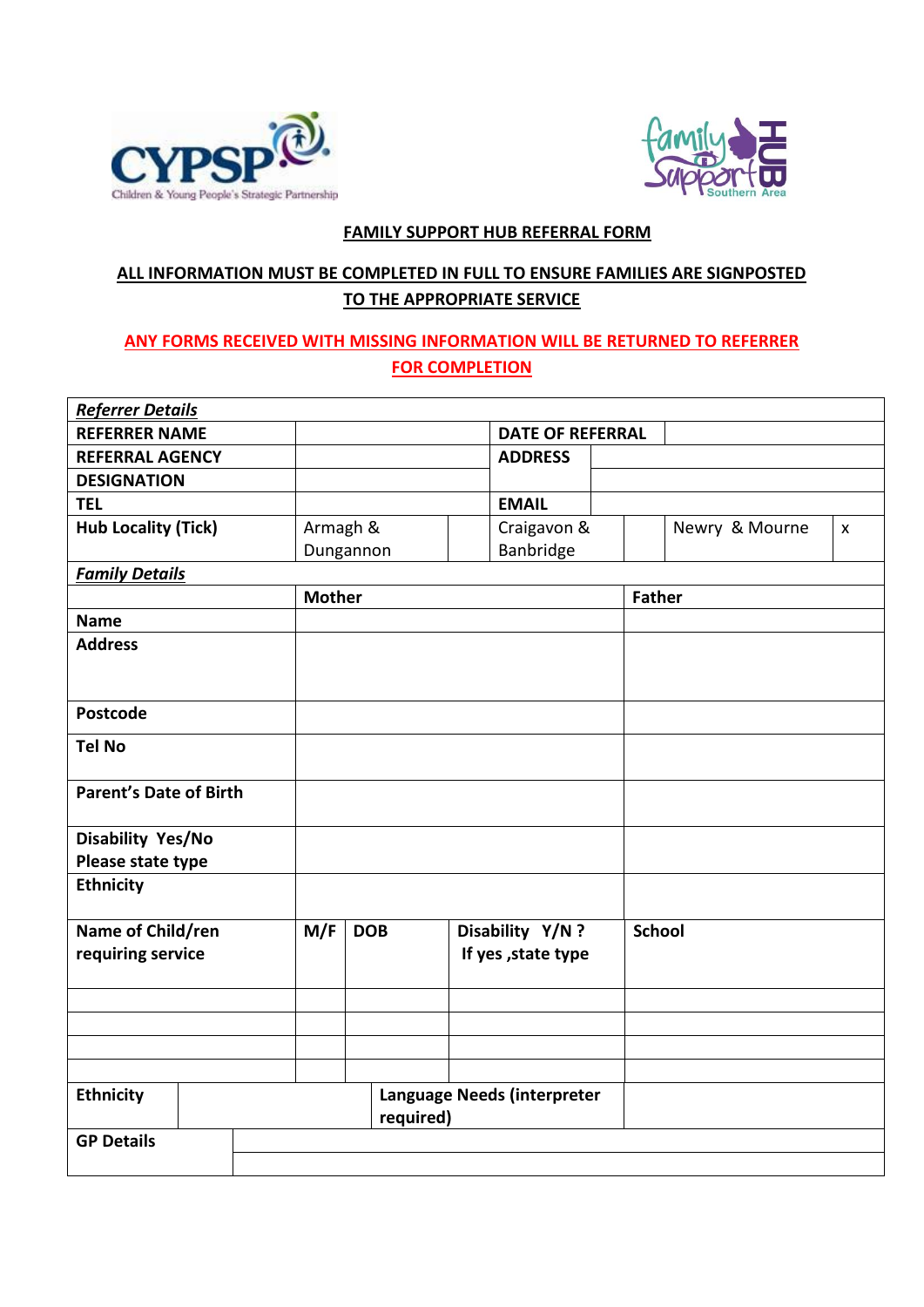**Details of Family Background – including other siblings, significant family members.**

**State main presenting reason for referral to Family Support Hub**

**Other organisations known to be involved with the family and support services received and/or declined to date by family**

**Outline** *specific* **type of support being sought**

#### **CONSENT**

**(Please note the referral cannot be considered unless explicit consent has been given)**

**I consent to this information being shared at a meeting of core hub members with the purpose of agreeing suitable supports for me/ my family. The Family Support Hub referral process has been explained to me and an information leaflet provided. I understand that my consent is voluntary and if at any stage of the process I wish to withdraw my consent I can do so, by contacting the hub coordinator in my area, details below.** 

**Data Protection consent**

**The information you provide on this form will be held electronically for up to 3 years. We will take all steps necessary to ensure that this is securely held/archived/destroyed . You have the right to request a copy of the information that Bolster Community holds on you. To do so, either you or an authorised third party must request this in writing to:**